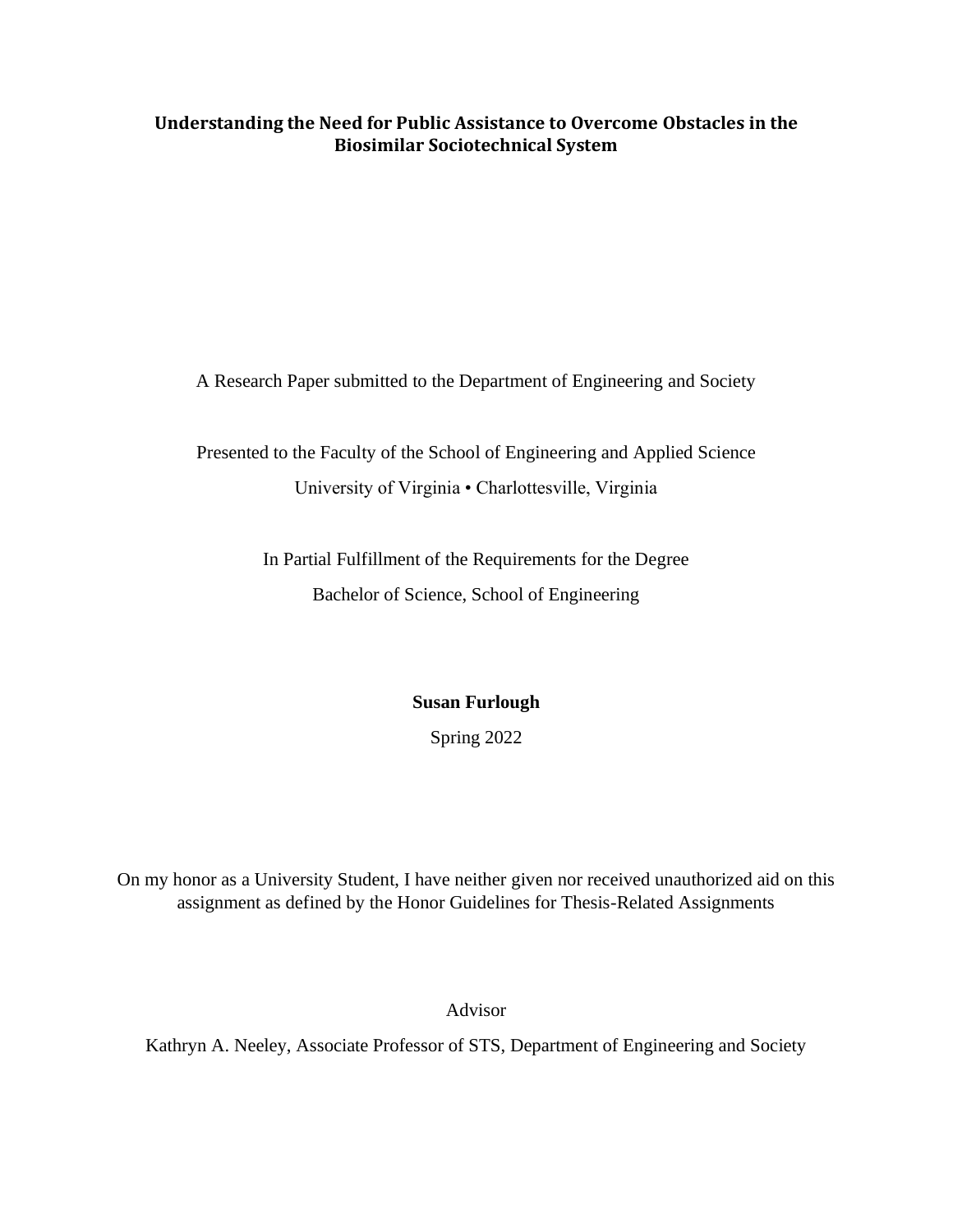# **Introduction**

Due to the financial burden imposed by expensive pharmaceutical products, as many as 20% of patients will neglect treatment with lifesaving medicines (Kantarjian et. al., 2014, p. 208). One of the primary reasons for the high prices is the patent system, which allows companies to patent the discovery of a new drug for up to 20 years (Raj et al., 2015, p. 404). These patents prevent any other company from selling a medicine that serves a similar purpose and allow the original company to sell their drug at an uncontested high price. However, when patents for medicines expire, other companies can produce generics, which are drugs designed to mimic an existing therapeutic. Generics have the potential to greatly reduce the costs of medicine by introducing competition. Improving the production of generic medicine is of particular interest for biologics as they "account for approximately 40% of total US pharmaceutical expenditures despite being used by less than 2% of Americans" (Sarpatwari et al., 2019, p. 92).

Biologics, or drugs that originate from cells, are newer and typically more complex than small molecule drugs, which are drugs produced by chemical processes as shown in Figure 1.

| <b>Biologics</b>                 | Small molecules                |
|----------------------------------|--------------------------------|
| Produced by living cell cultures | Produced by chemical processes |
| High molecular weight            | Low molecular weight           |
| Complex, heterogeneous structure | Well-defined structure         |
| Strongly process-dependent       | Mostly process-independent     |
| Not entirely characterizable     | Completely characterizable     |
| Unstable                         | Stable                         |
| Immunogenic                      | Nonimmunogenic                 |

**Figure 1.** Major Differences Between Biologics and Small Molecule Drugs. Biologics have properties that make them much more complex (Makurvet, 2021, p.2).

Since they are newer, many patents for biologics are just now expiring, allowing the opportunity for generic versions, termed biosimilars, to enter the market. Conversely, small molecule drugs have been on the market for much longer and have many generic versions already on the market. These generics have reduced the cost of name brand medicine by 80% or more; however, approval of biosimilars thus far has "rarely led to meaningful price reductions" (Sarpatwari et al., 2019, p.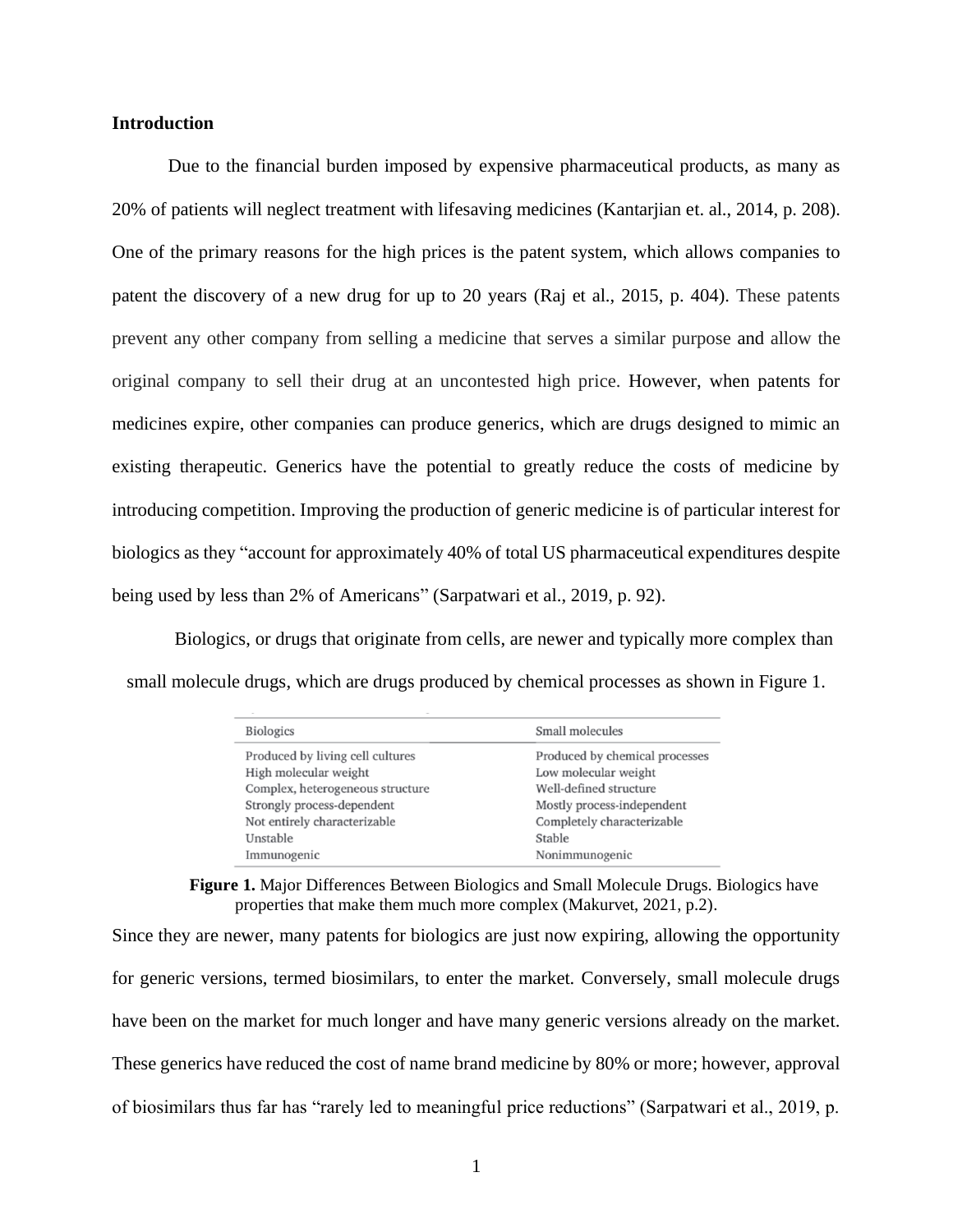93). For example, in the European Union, biosimilars have been found to cost only 30% less than the brand name drug (Blackstone et al., 2013, p. 471). Consequently, biosimilars have not been as effective in penetrating the market. As seen in Figure 2, historically, there has only been a 2-4% increase in the demand for a medicine after the introduction of a biosimilar. Conversely, prescriptions for small molecule generics grew significantly from only 19% in 1984 to 89% in 2019 (Sarpatwari et al., 2019, p. 93).





Through comparison of biosimilars and small molecule generics, it is clear that biosimilars have the potential to be more effective in lowering costs and penetrating the market. If the biosimilar system does not improve, a select few companies will continue to dominate the industry, resulting in high costing drugs with little accessibility. Consequently, some patients will not receive the life improving medicine that they need. Therefore, this paper seeks to identify the unique characteristics of the biosimilar system that are preventing success and to evaluate how the public and private domains of the system can better interact to overcome these obstacles using Mesthene's framework on economic and political organizations. Through analyzing the challenges facing the biosimilar system, it is clear that the problems are political and economical in nature and that the private domains need public support.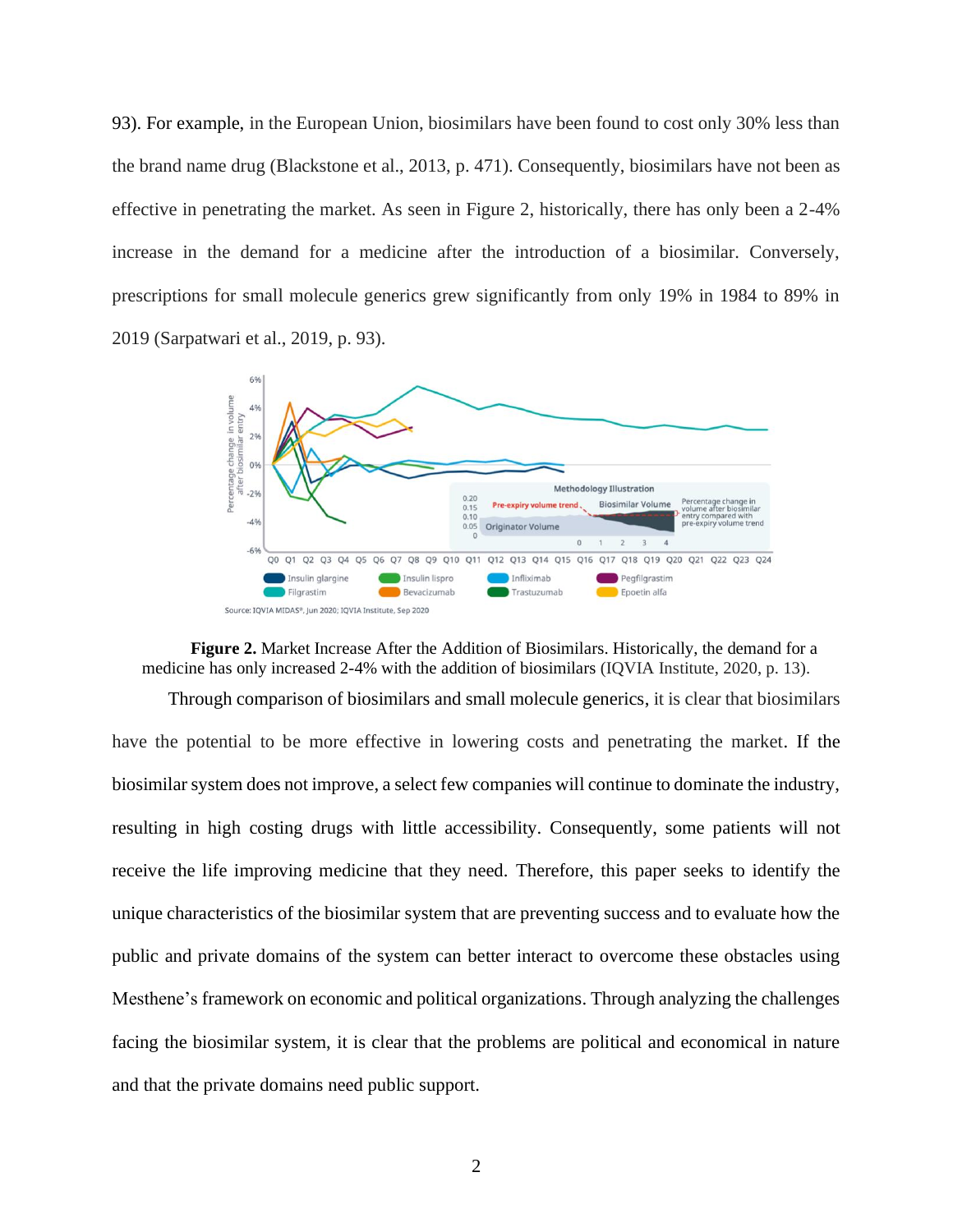# **Unique Characteristics of Biologics Create Manufacturing, Regulatory, and Marketing Obstacles for the Biosimilar Sociotechnical System**

Although small molecule generics have been successful in penetrating the market, the main and most influential factors preventing biosimilar success are unknown. As mentioned previously, biosimilars do not reduce the cost of medicine as drastically as small molecule generics. The lack of price reduction could be due to the fact that manufacturing biological medicines is much more complex and thus expensive than small molecule drugs. For example, the average cost of medicine per pack is \$5 for small molecules but \$60 for biologics (Makurvet, 2021, p. 4). Therefore, it is much more expensive for companies to produce biosimilars than it is small molecule generics. One reason for this is simply due to the fact that biologics are larger and require much more material to produce, whereas some small molecule medicines can be made with as little as 5 ingredients (Makurvet, 2021, p. 4). More importantly, however, the use of living cells to produce biologics imposes additional constraints that are not of concern in the chemical synthesis of small molecule drugs.

Cells are extremely sensitive to the environment in which they are grown, resulting in biologics being highly path dependent. For example, Price and Rai explain that "selection of the host organism, the identification of a particular cell line, culture and media conditions, and purifications procedures all impact the characteristics and activity of the final product," so biosimilar manufacturers often require process specific information that is patented (2016, p. 1033). Conversely, the chemical synthesis of small molecule drugs is a highly predictable and repeatable process (Price & Rai, 2016; Heinrichs & Owens, 2008). The steps taken to produce the drug typically do not affect the quality and efficacy of the final product as long as the final product is chemically the same as the originator drug. Therefore, generic manufacturers do not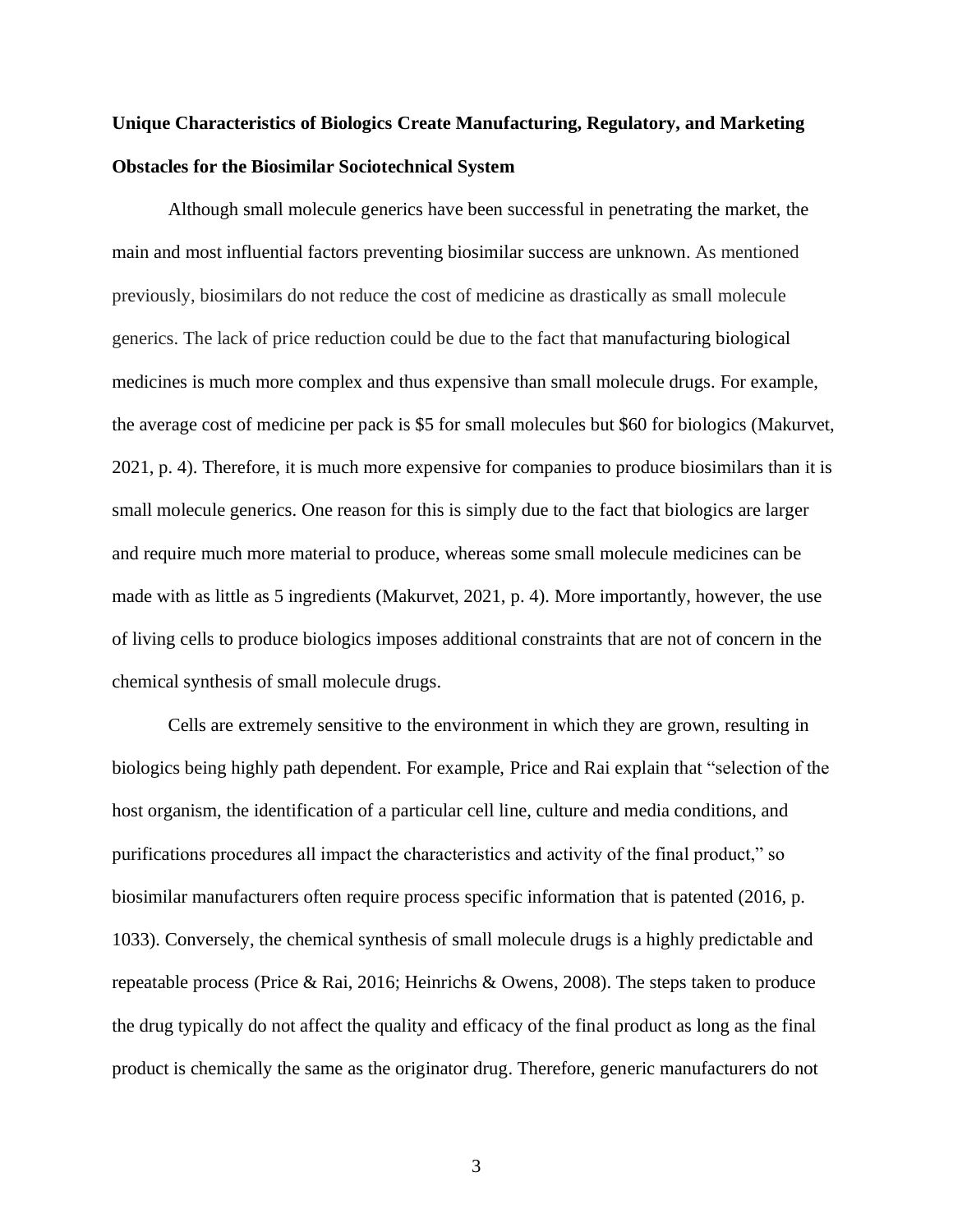need any patented information or specialized knowledge to try to produce a generic. In fact, in 2009, Sarpatwari et al. estimated that it took "8-10 years and \$100-\$200 million to manufacture a biosimilar" while small molecule generics only took 3-5 years and \$1-\$5 million (2019, p. 95).

In addition to manufacturing being more complex, biologics have more rigorous regulatory requirements as their intricate structure can trigger an immune response, whereas small molecules cannot (Makurvet, 2021, p. 1; Weinberg et al., 2005). Therefore, biologics have added risks to patients, such as unintentionally infecting cells or causing a violent response from the immune system. Additionally, the impurities in small molecule drugs are often well known and predicted chemical byproducts. However, for biologics, impurities are hard to predict and can be introduced by the host cell (Price & Rai, 2016). Due to this, fewer biologics get approved than small molecules. For example, only 91 biologics were approved in the years 1982 to 2013 while 777 small molecule drugs were approved (Makurvet, 2021, p. 6). Consequently, less biosimilars get approved than small molecule generics, leading to less competition and less price reductions.

There is also a clear misconception around the quality of biosimilars, which could be contributing to the lack of market penetration. As shown in Figure 3, many patients do not trust biosimilars as much as brand name drugs as they view them as less safe and effective. Therefore, a majority of patients would not be comfortable switching to biosimilar medications (Jacobs et al., 2016). The lack of trust in biosimilars is specifically a problem in the United States, which has fewer approved biosimilars than the global market (Makurvet, 2021, p. 7). Alarmingly, this lack of education even extends to physicians. In one study, it was found that 2 to 25% of physicians did not know what biosimilars were and 65 to 67% had concerns with these medications (Sarnola et al., p. 1). Because many patients rely on the recommendations and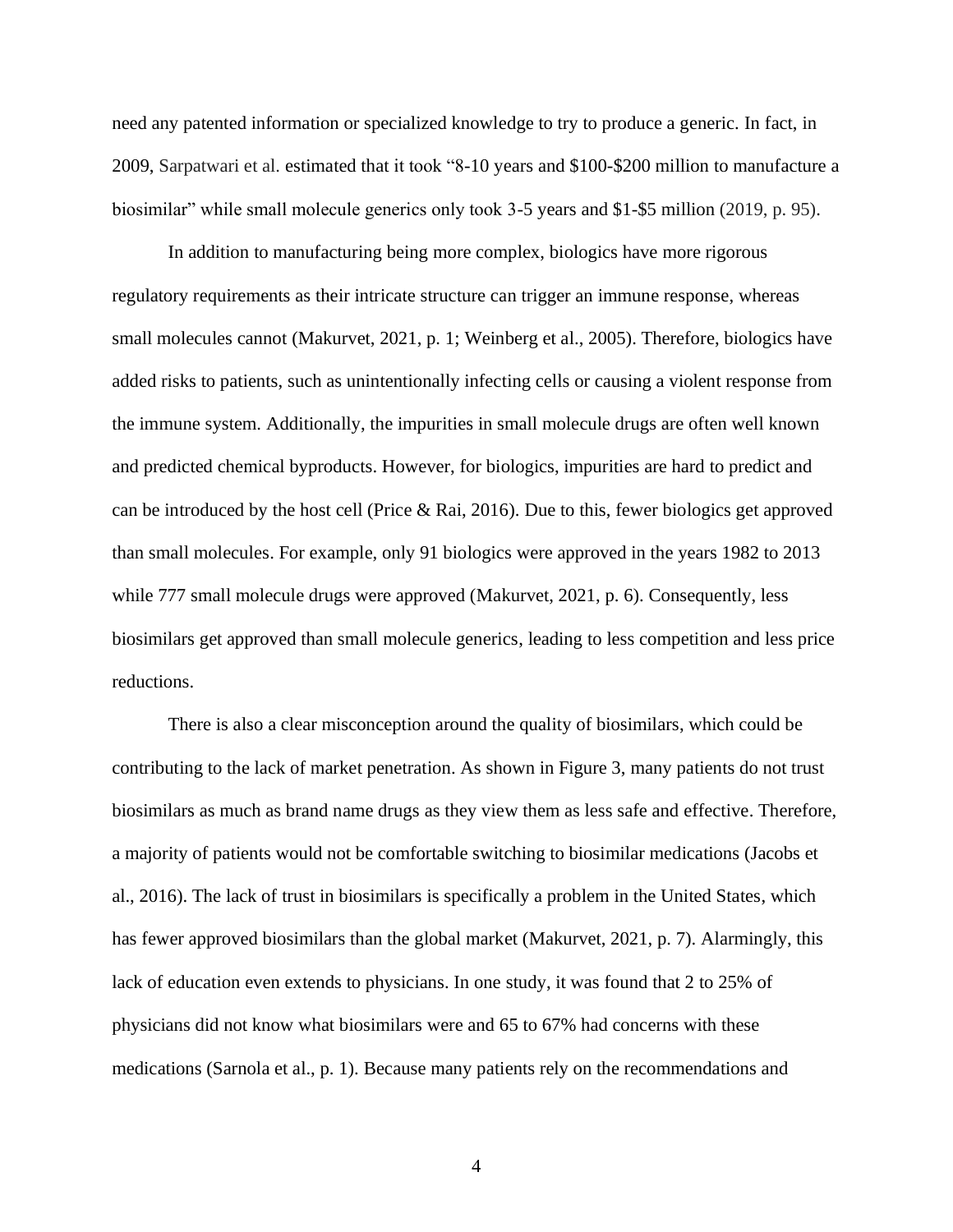advice of their doctors, it is vital that doctors are well educated and advertise the safety of biosimilars. However, it is unknown how significantly these misconceptions would impact a doctor's decision to prescribe a biosimilar or a patient's decision to take a biosimilar.

Furthermore, this perception gap surrounding safety and efficacy worsens when individuals are unaware of biosimilars as shown in Figure 3. For example, Jacobs et al. showed that the percentage of patients that believe biosimilars are an effective treatment drops by 18% when patients were previously unaware of biosimilars (2016, p.942). Therefore, trust in biosimilars could be increased significantly just by informing individuals of biosimilar products. Jacobs et al. acknowledges that "there remains an unmet need for education about this class of drugs;" however, it remains unknown how to meet this need (2016, p. 943). In the case of small molecule generics, trust and education grew over time, so it may be possible to streamline this process for biosimilars. However, much more research remains to be done on the best way to market biosimilars in order to increase awareness and trust of these products.



**Figure 3.** Gaps in Perception about Biosimilars. Patients perceive biosimilars as less effective and safe than biologics. This problem worsens for patients who are less aware (Jacobs et al., 2016, pp. 941-942).

As identified above, there are many unique characteristics of biologics that make

biosimilars more complex to produce, regulate, and market than small molecule generics.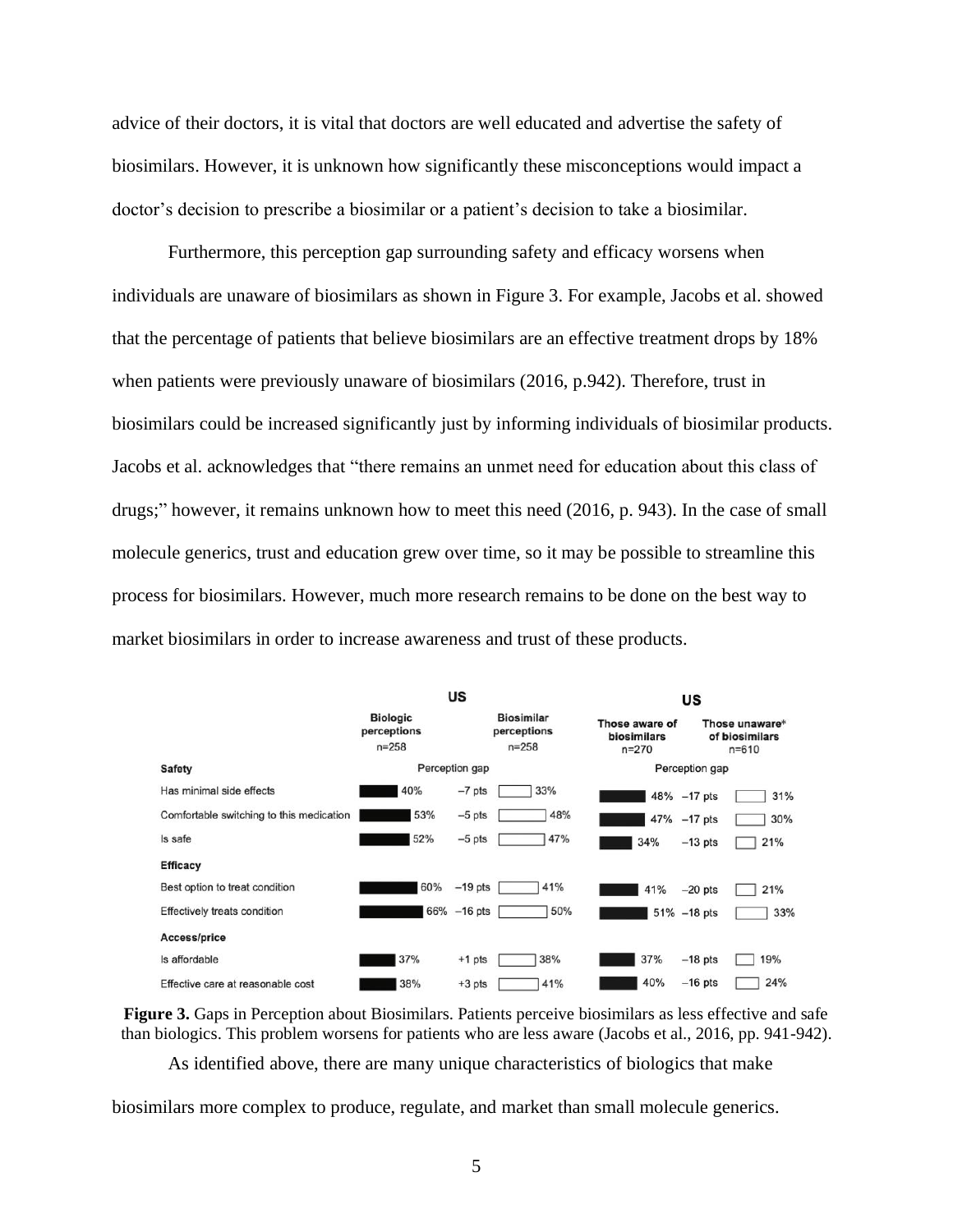Despite these challenges, biosimilars have the potential to increase accessibility to lifesaving medicines as seen with the success of small molecule generics. However, until these obstacles are addressed and overcome, biosimilars will never achieve the same success. Some of the obstacles such as the manufacturing complexity of biologics are unavoidable and will not change through an analysis of the sociotechnical system. However, as technology and expertise continue to grow, manufacturing may become less costly. Conversely, the regulatory and marketing issues should be evaluated and improved now. To better understand the relationship between the various organizations involved in regulating and marketing pharmaceuticals, Mesthene's framework on economic and political organizations will be implemented in the subsequent section.

#### **The Pharmaceutical System Creates Problems that are Economical and Political in Nature**

The main challenge when evaluating the pharmaceutical system is that "there is no explicit consensus on what constitutes a pharmaceutical system, and no clearly defined framework or agreed approach to measure progress toward stronger, more resilient pharmaceutical systems" (Hafner et al., 2016, p. 573). Therefore, many different frameworks have been proposed for effective evaluation of the pharmaceutical system. The World Health Organization (WHO) has assigned eight main functions to the pharmaceutical system: registration of medicines, licensing of pharmaceutical business, inspection of establishments, medicine promotion, clinical trials, selection of essential medicines, procurement of medicines, and distribution of medicines (WHO, 2009, p. 7). Each of these functions require a variety of different actors who may have different goals, resulting in the creation of a highly complex system. Throughout the remainder of this analysis, it will be assumed that the pharmaceutical subsystem "consists of all structures, people, resources, processes, and their interactions within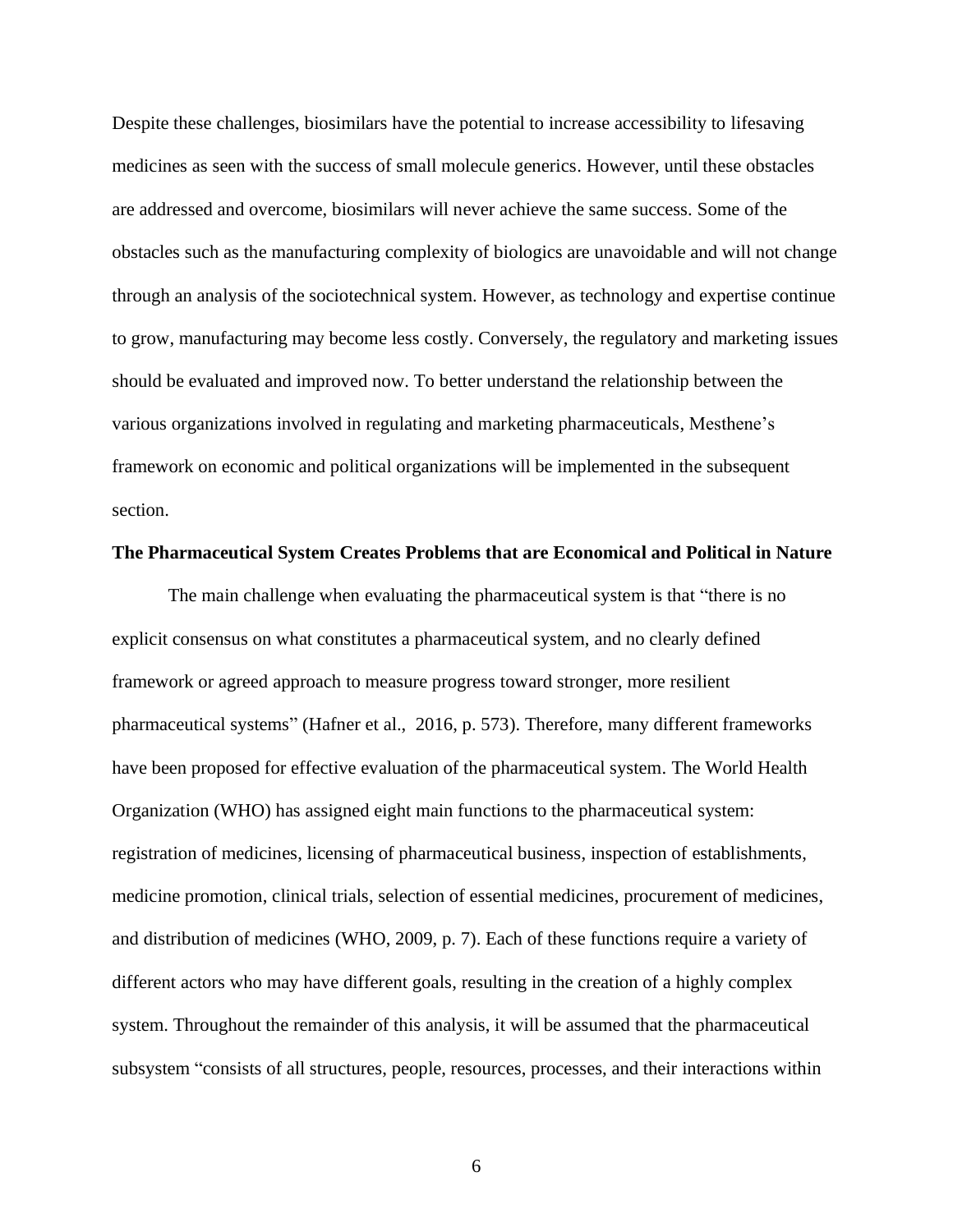the broader health system that aim to ensure equitable and timely access to safe, effective, quality pharmaceutical products" (Hafner et al., 2016, p. 572).

Due to the high complexity of this system, Mesthene's framework on economic and political organizations will be used to evaluate the roles of the different organizations involved in regulating and marketing medicines. Mesthene's framework is advantageous for complex systems because the organizational actors can be grouped into domains instead of evaluating all actors individually. When evaluating a sociotechnical system, Mesthene argues that it is vital to focus on the organizational domains because they are often the least understood and have the most intricate relationships (1970). Additionally, his work is particularly relevant to the pharmaceutical system as the technology of medicine has created problems that are political and economical in nature. For example, Hafner et al. argues that "ensuring equitable access to essential medicines, vaccines and technologies, and their appropriate use is a core function of the health system" (2016, p. 573).

Another idea that makes Mesthene's work particularly insightful is the idea that technology is neither good or bad. Mesthene believed that technology creates problems that are "trade-offs between countervailing impacts" (Drucker, 1969, p. 522). Drucker explains that these different impacts of technology are "political choices of great complexity" (1969, p. 522). When applied to the biosimilar system, there is a clear tradeoff between increasing access to medicine and protecting intellectual property as the role of the patent system was to help originator companies fund all the research required to discover new drugs. However, as patents begin to expire, the focus needs to shift to increasing access. Therefore, now is the perfect time to reevaluate and change the interactions between domains in the biosimilar system using Mesthene's framework.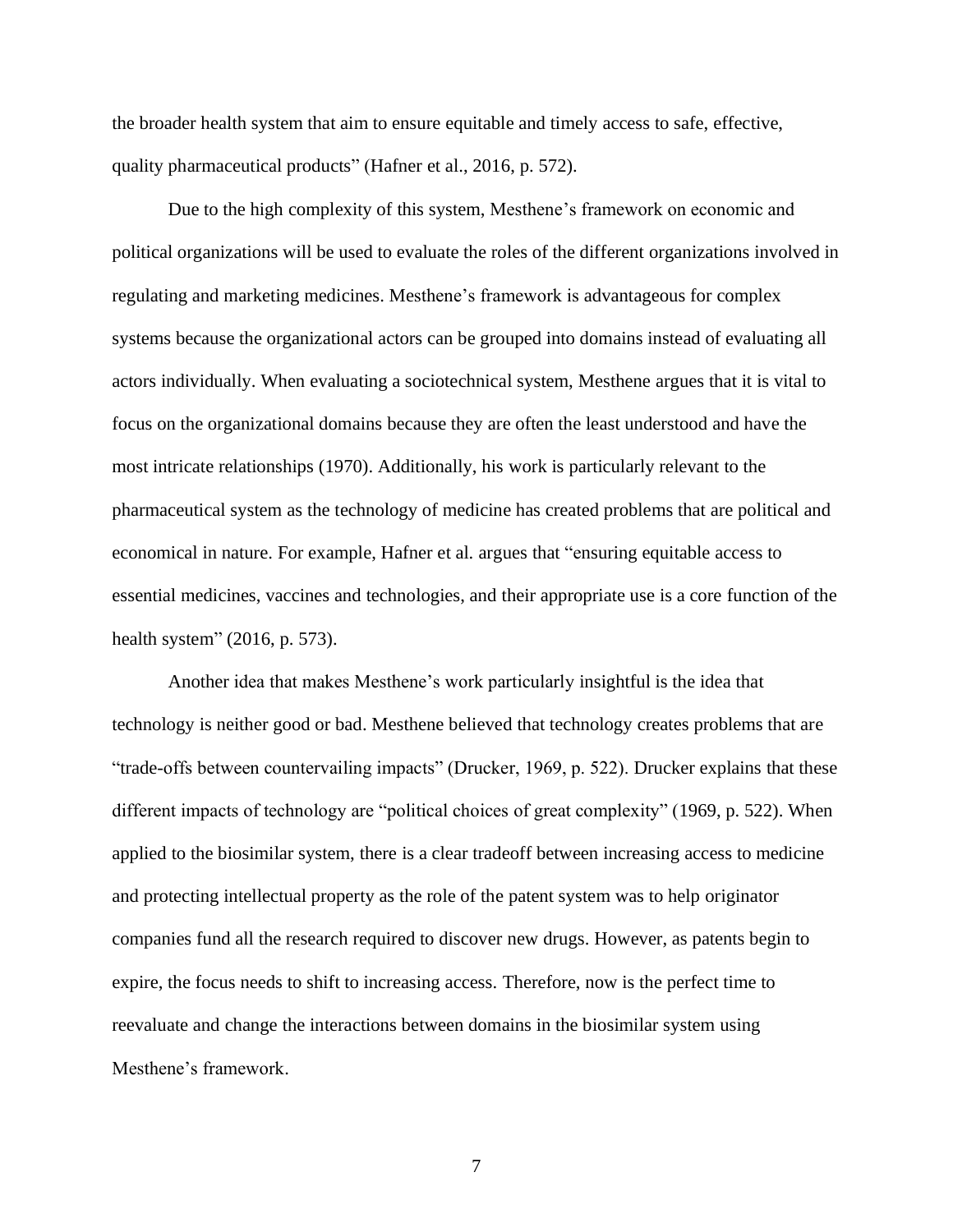The first step in this framework is to identify the public and private domains of a system (Mesthene, 1970). The next step is to identify how these domains affect one another and how they can work together in a more effective way (Mesthene, 1970). Drucker explains that it is important to understand that no one organization or domain is guilty or responsible for the problems facing a system (1969, p. 523). Applying Mesthene's work, he believes that the goal should be to identify "at what point benefits, public or private, threaten to cost more than what they are worth" (Drucker, 1969, p. 523). In the case of biosimilars, the cost is preventing any significant benefit to many patients. Therefore, it is clear that changes need to be made to this system in order to achieve the full benefits of the technology of biosimilars. However, this change will require the different domains working together.

When evaluating the roles of the different domains, a key feature of this framework is the assumption that the private sector prioritizes profit and efficiency and often neglects public needs. On the other hand, the public domains often prioritize the good of the public but work less efficiently. Because of this, Lezaun and Montgomery have proposed a new approach to pharmaceuticals called product development partnerships, which are public-private partnerships (2015). These partnerships make use of philanthropic and state funds of the slow acting government to incentivize experienced and quick acting companies. A key characteristic of these partnerships is the sharing of ideas, but this will require a "rearticulation of the relationship between property and value" (Lezaun & Montgomery, 2015, p. 6). Lezaun and Montgomery argue that this could be achieved by "altering the way actors calculate the value of their assets" as traditional economic incentives will be insufficient (2015, p. 6).

Additionally, it is important to note that interactions between various actors will evolve over time as a system grows, and therefore they should be continually evaluated (Mesthene,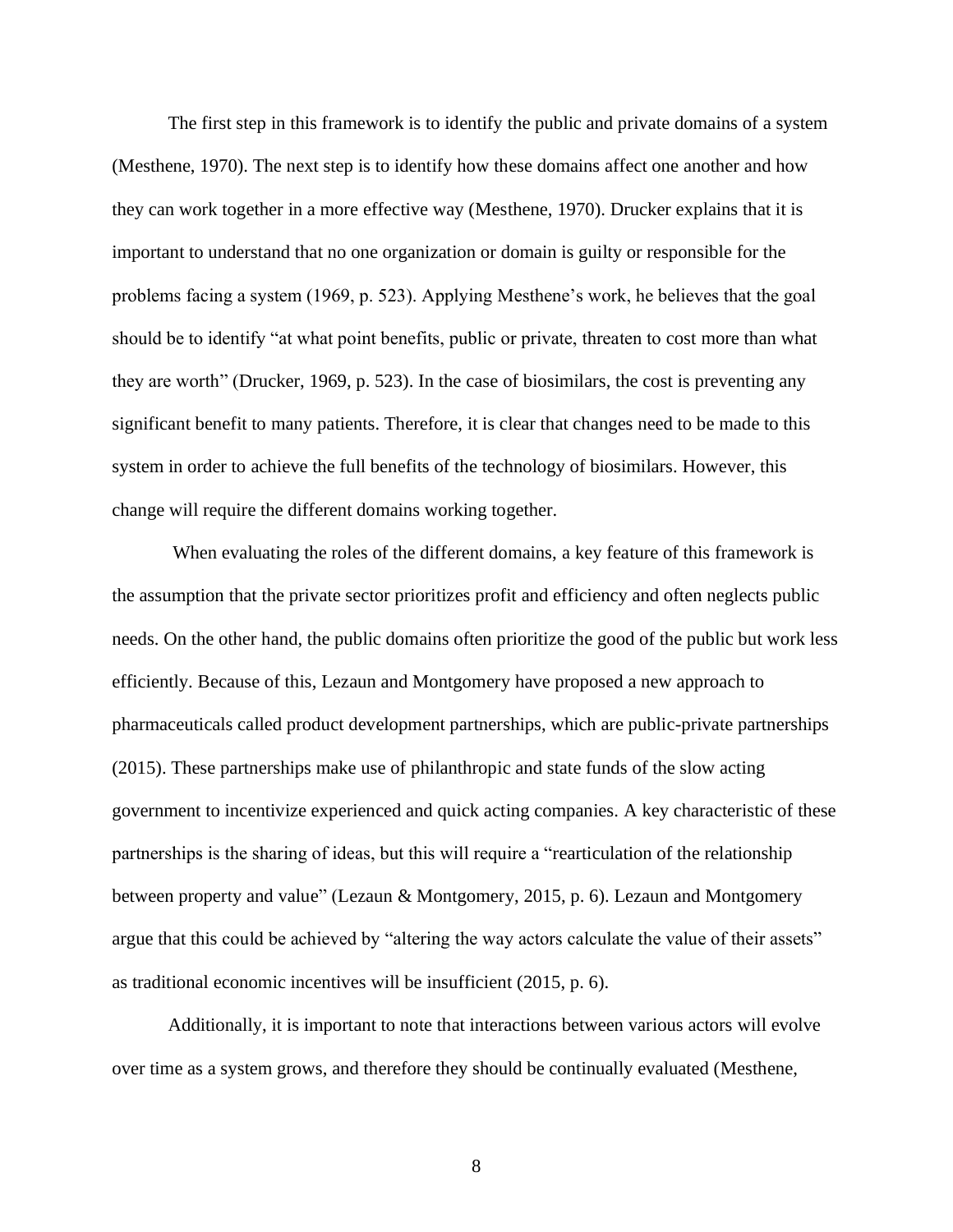1970). For example, once trust in biosimilars is established, the role of marketing agencies can be decreased. However, establishing who decides this remains a challenge. Furthermore, it is vital to understand how the actions of these domains affect the individual as they are the final customer (Mesthene, 1970). Mesthene believes that the individual has the right to be educated on the issue at hand, which currently is a major obstacle of the biosimilar system as shown above in Figure 3. To apply this framework as summarized in Figure 4, previous research done on the history of biosimilars and small molecules generics by Sarpatwari et al. was analyzed with the goal of identifying ways in which the domains of the pharmaceutical system can change and better interact to meet the unique needs of biosimilars.



**Figure 4.** Mesthene's Economic and Political Organizations Framework. This framework aims to understand how public and private domains interact to impact the individual (created by author). **Private Domains Need More Public Support in the Biosimilar System**

As previously mentioned, the first step of this framework is to identify the public and private domains of the system. Figure 5 shows a list of a variety of actors involved in the pharmaceutical system although it is by no means comprehensive. In general, actors that fall into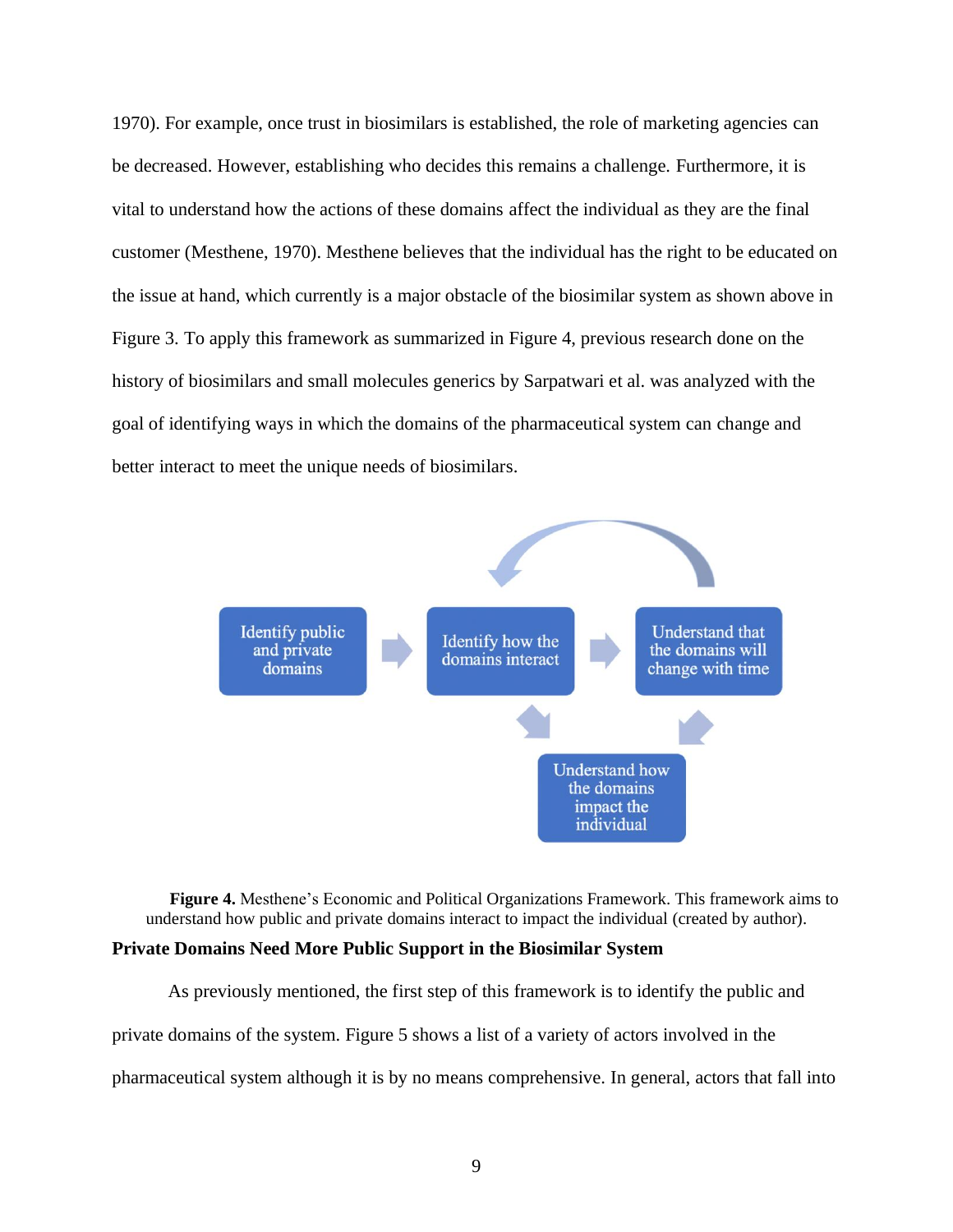the private domains are aiming to discover and produce medicines. However, they are heavily regulated and influenced by actors that tend to fall into the public domains. Due to the vastness of this system, it is impossible to identify one actor or domain responsible for the regulatory and marketing problems preventing the success of biosimilars. As such, there will be no one solution to these problems. However, through evaluating the success of small molecule generics, it is clear that the public domains need to adjust the regulatory standards to help the private domains achieve success.

- Ministry of Health (e.g. health service department, pharmaceutical units, national programmes for disease controls, medical stores, procurement division, etc.);
- Medicine Regulatory Authority (registration, inspection, control of promotion, licensing and clinic trial units/departments, etc.);
- Procurement agencies, importers and distributors both from the private and the public sector (including tertiary care hospitals, primary-care facilities, pharmaceutical brokers and consolidators, hospital pharmacists, etc.);
- Members of committees, such as tender committees, therapeutics committees, selection of  $$ essential medicines committees at national and local level;
- Ministries of finance, industry and commerce, customs and importation;
- National quality control laboratories;
- Audit departments (internal, external, and state auditors);
- Pharmaceutical industry (multinationals and national) and associations;
- Nongovernmental organizations, such as those engaged in health service activities, patient advocacy groups, "watch-dog" organizations;
- International donor organizations, such as WHO, UNICEF and the World Bank;
- Academic institutions (national colleges, state universities and research institutes);
- Professional associations (medical association, pharmacy association, biochemist associations,  $\sim$  $etc.$ );
- Media (if knowledgeable about the pharmaceutical sector);
- Ethics committees, institutional review boards;
- Health insurance funds.

**Figure 5.** List of Actors in Pharmaceutical System. There are many actors that make up the pharmaceutical system making up both private and public domains (WHO, 2009, p. 10).

Federal regulation of biological products started in 1902 with the Biologics Control Act;

however, overall biologics have been neglected in new legislation until recently as little existed

(Sarpatwari et al., 2019, p. 92). As production of biologics has become more prevalent in the

private domain, it is vital that government regulations also become more prevalent, which are

now controlled by Food and Drug Administration (FDA) in the US. For example, the success of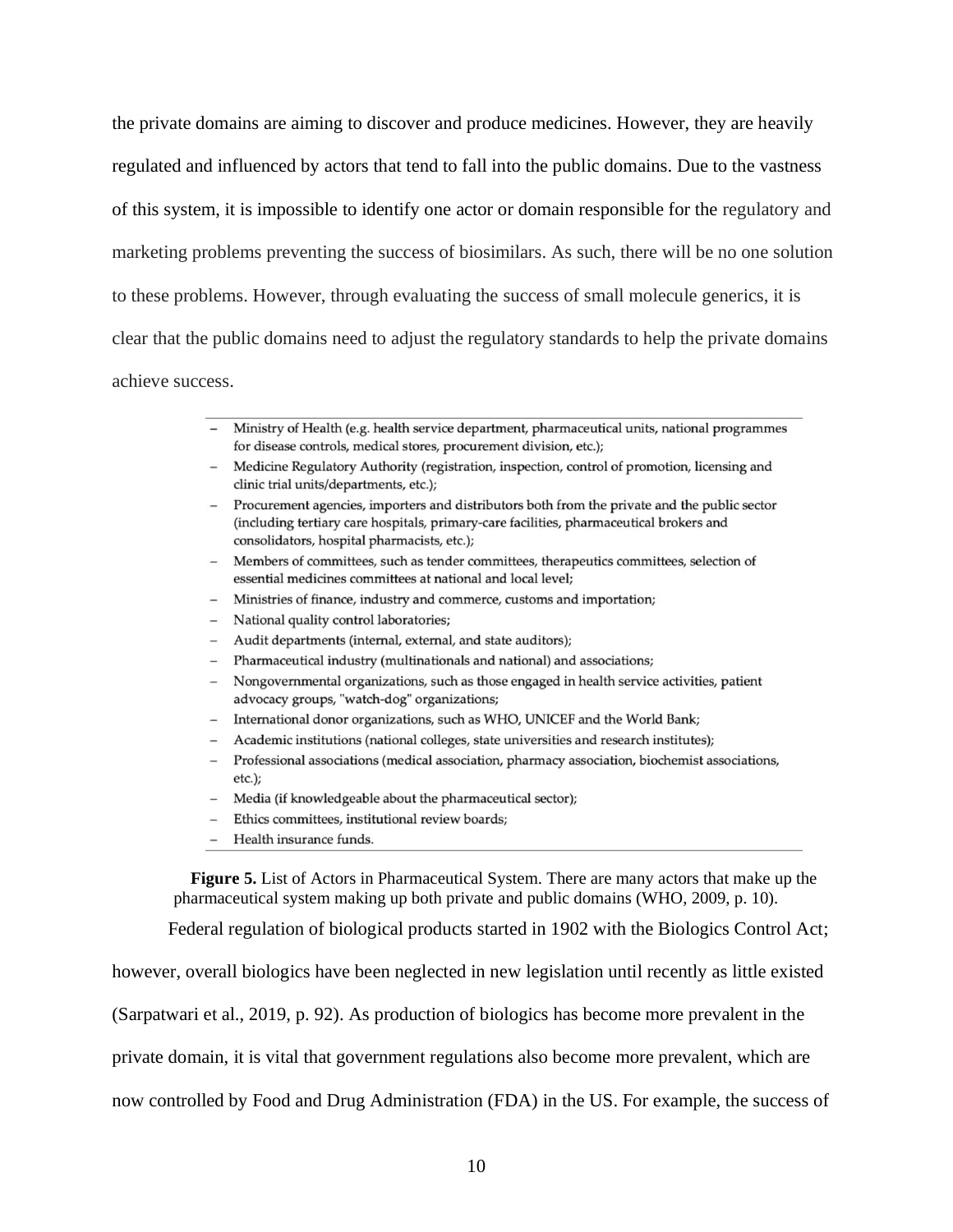small molecule generics can be largely traced to the 1984 Hatch-Waxman Act, which created abbreviated application pathways for versions of approved drugs by eliminating costly clinical trials. In fact, it is estimated that the US healthcare system has saved over a trillion dollars due to generics entering the market via this pathway (Sarpatwari et al., 2019, p. 93). However, originally, this only applied to small molecules and not biologics.

Biologics have since been able to use another abbreviated pathway created by this act by allowing manufacturers to prove similarity but not bioequivalence (Sarpatwari et al., 2019). However, these drugs were classified as new drugs, not generics, and therefore did not lead to significant cost reductions. In attempts to solve this problem, the 2010 Biologics Price Competition and Innovation Act was passed. This act was modeled after the Hatch-Waxman Act that allows the FDA to approve biological products that can prove high similarity. However, as biological products are more complex, this act still requires more testing for biosimilars than small molecule generics. As of 2018, 13 biosimilars were approved under this pathway leaving patients, physicians, payors, and policymakers to be "frustrated by the small number of biosimilars approved by the FDA" (Sarpatwari et al., 2019, p. 95).

The success of the Hatch-Waxman Act shows that regulations can be effective in increasing approval and access to generic based medicine. However, thus far, the private domains have been failing to meet the public domains' requirements to prove biosimilarity. A major barrier to success is the patent system as manufacturers do not have the technical knowledge needed to pass the FDA standards (Sarpatwari et al., 2019). Additionally, in order to enter the market, manufacturers have to either participate in lengthy proceedings surrounding the originator's patent, or open themselves to lawsuits from the original manufacturer (Sarpatwari et al., 2019). Therefore, new companies may not have the ability to overcome this hurdle. Since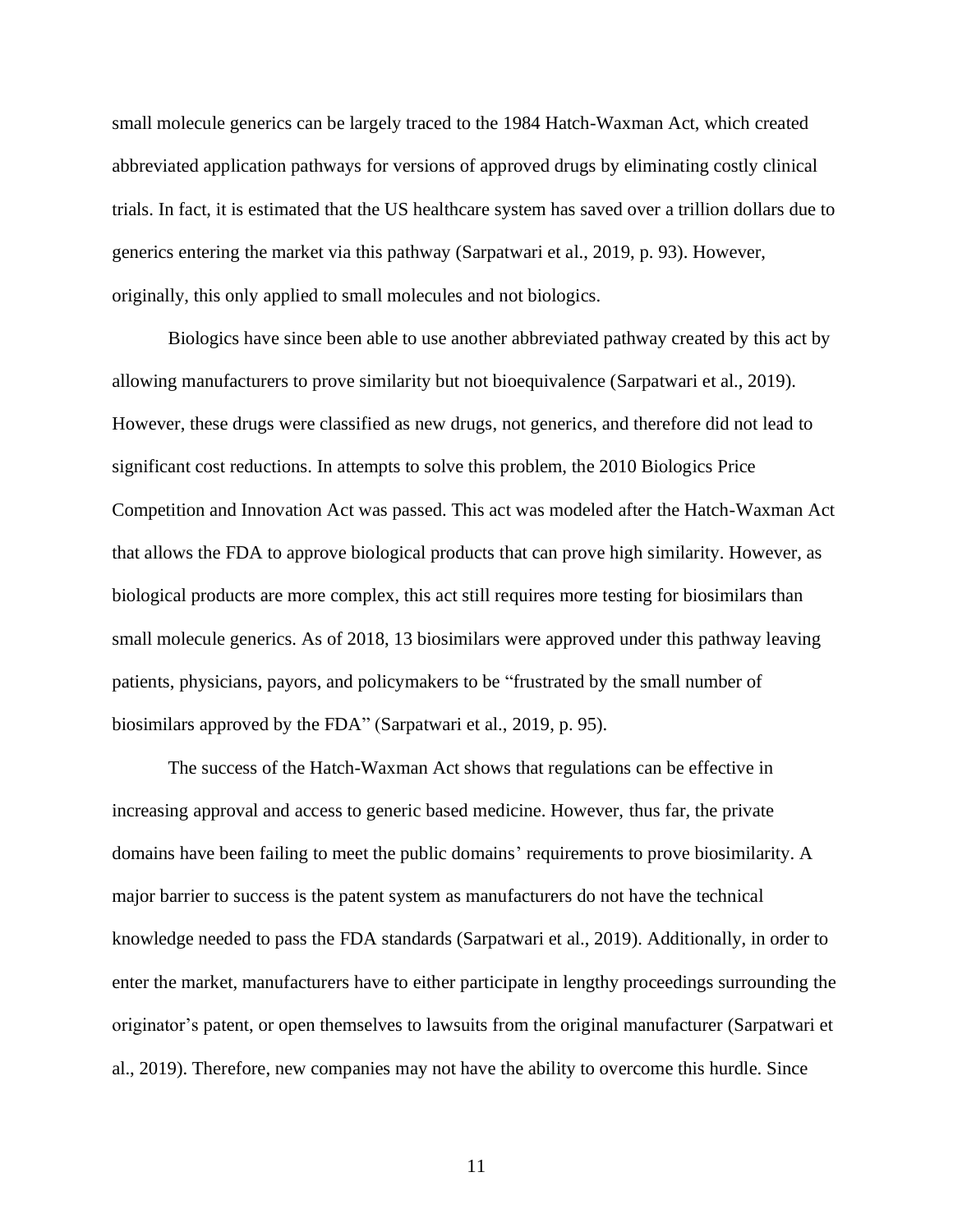small molecules are much simpler to produce, the abbreviated approval pathway was enough for manufacturers to effectively produce generics. However, it is clear through this analysis that additional regulations may be required for the success of biosimilars.

Additional regulations should be focused towards intellectual property rights as the patent system and lack of published data seems to be one of the major obstacles for private manufacturers to produce biosimilars. One reason for this is that biosimilar manufacturers are required to give the original manufacturer a 180-day notice that they plan to enter the market, allowing the originator to try to delay the patent proceedings (Sarpatwari et al., 2019, p. 95). The public domains could improve the system by creating new regulations to prevent originator companies from dragging out the lives of their patents and from postponing patent settlements for new manufacturers. Additionally, as mentioned above, manufacturers often lack the technical expertise to produce biosimilars (Sarpatwari et al., 2019). By creating new regulations that require or promote data sharing, other manufactures may have access to the data that they need to succeed. As mentioned previously, Lezaun and Montgomery argue that new regulations could achieve this goal by creating incentives and changing the way manufactures value their assets (2015). Additionally, data sharing could be mandated at the end of a patent to promote competition.

In addition to more regulations, it is clear that private domains need more public support in order to meet FDA approval. One way this could be achieved is through product development partnerships. As mentioned previously, these partnerships use public funds to support private companies (Lezaun & Montgomery, 2015). Small molecules have shown that generic medicine can save the government trillions. Therefore, the government should invest in biosimilar manufacturers in order to increase the probability that they make it through the patent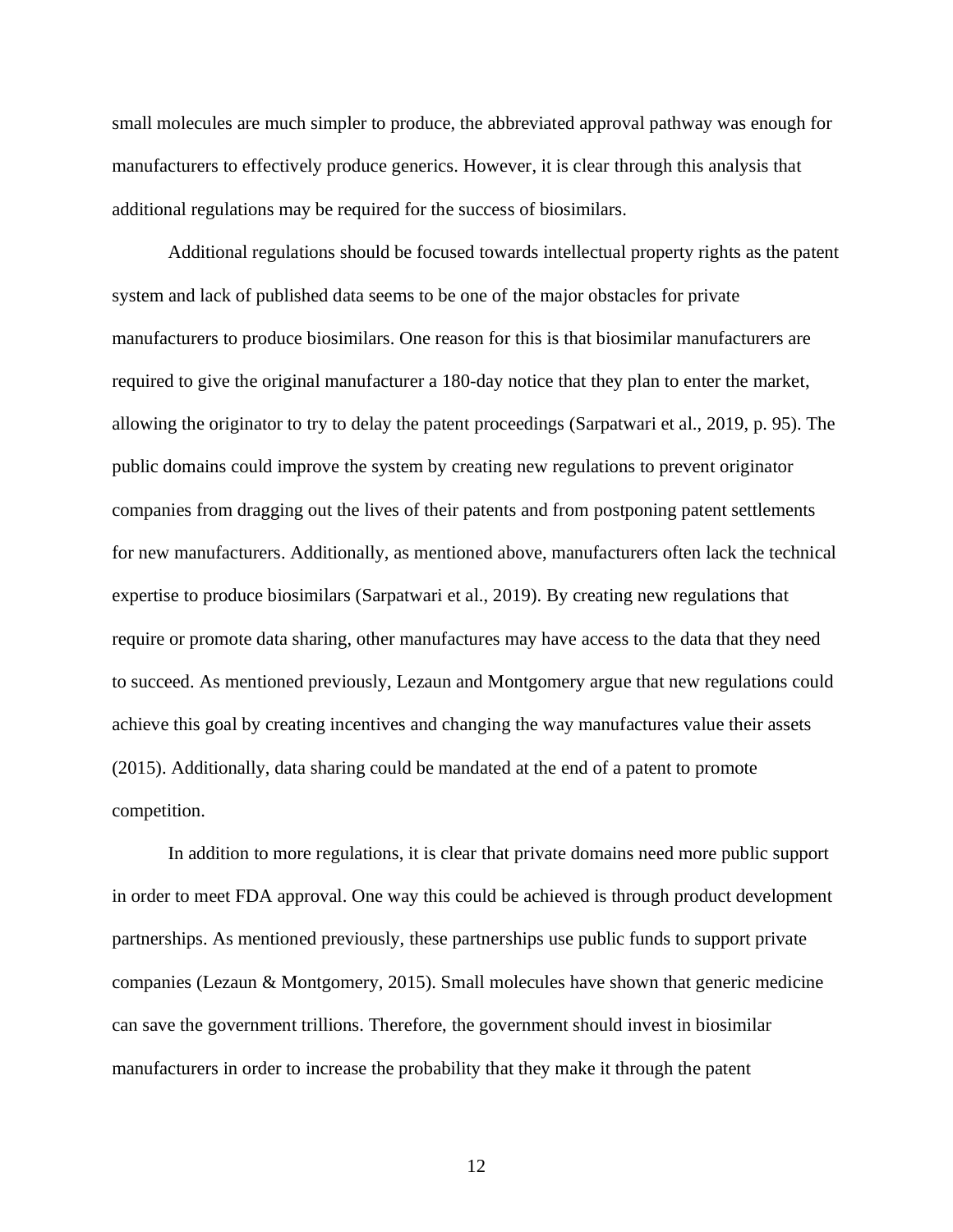proceedings and to ensure they have enough funds for the abbreviated clinical trials. Sarpatwari et al. give an example of this being done in South Korea where there are now 7 different biosimilar manufacturers (2019, p. 97). Additionally, if data from biosimilars in other countries is shared with the FDA, the government could more effectively choose companies and products to invest in.

However, even if changes are made that are able to increase the amount of biosimilars being approved, there remains the problem of biosimilars being used. Small molecule generics have been successful because the ones that are approved can automatically replace the original in pharmacies, but this does not often apply to biologics as biosimilars are typically only classified as similar and not as identical to the original (Sarpatwari et al., 2019). However, in Australia, interchangeability of biosimilars is being recommended based off the same data that has been submitted to the FDA (Sarpatwari et al., 2019, p. 97). Therefore, the public domains in the US need to develop a new and better way to establish and grant interchangeability. Interchangeability could be granted by the FDA changing their methods or by having states change their laws.

One obstacle to interchangeability is concerns that switching between different versions of biologic medicines can increase adverse immune responses (Sarpatwari et al., 2019, p. 96). However, there has been little evidence to support this including in Europe where use of biosimilars is more widespread. To increase trust and promote FDA changes, formal post approval studies should be done to show that interchanging biologics is safe, which could easily be done by better record keeping and surveillance of patients who have switched to a biosimilar product. Additionally, it has been found that the FDA naming requirements contribute to this skepticism (Sarpatwari et al., 2019, p. 97). In fact, in the European Union where biosimilars see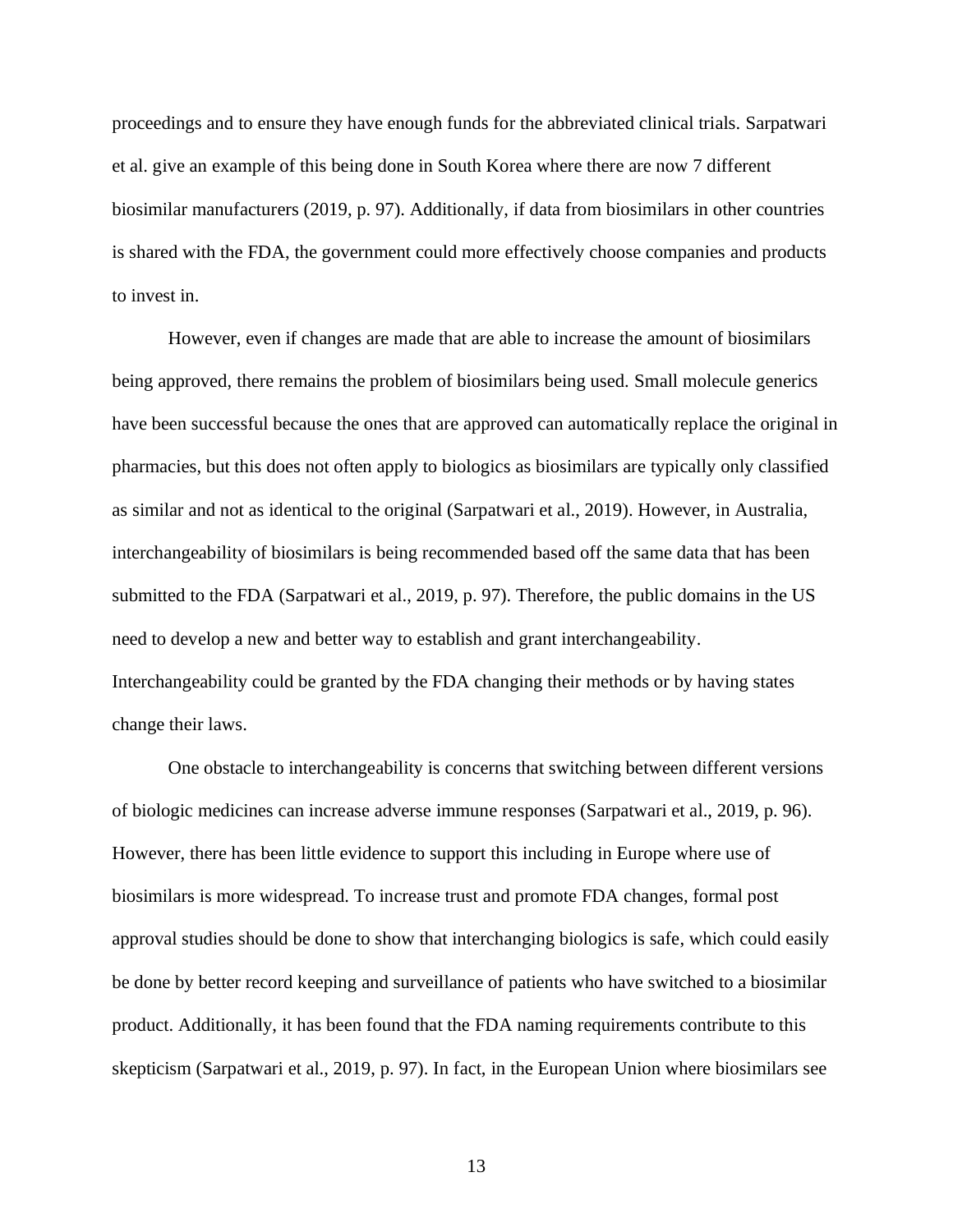more success, the FDA naming convention is not used, there is no centralized regulation regarding interchangeability as imposed by the FDA, and there is greater control over choosing which medicines patients use (Sarpatwari et al., 2019, p. 97). All this is also true for small molecule generics, indicating that these changes could drastically improve the current system.

However, patients and physicians need to trust the biosimilars being approved and interchanged for current medicine. Therefore, education on the safety and efficacy of biosimilars need to be greatly improved as there is currently a large perception gap as presented earlier. The FDA and manufacturers do not directly interact with patients often. However, the FDA and government could have a course for doctors and healthcare providers about the biosimilar approval process and how it is safe and effective. Additionally, if biosimilars are not automatically exchanged for the original biologic, doctors could be notified of when new biosimilars are released, so they can educate their patients. Since many small molecule drugs are in pharmacy, patients can see and choose a cheaper option. However, this is often not true for biosimilars, and therefore the doctor will be responsible for presenting options to their patients.

It is vital that more biosimilars start to gain approval in order to induce competition and lower the costs of biological medicine. Because small molecule medicines are simpler, abbreviated application pathways were sufficient for efficient approval of generic medicines. However, it is clear that the private manufacturers of biosimilars need public help and support in addition to the abbreviated pathways. With more assistance from the public domains, biosimilar manufacturers may be more successful in getting products approved. These approved products will then be used with more frequency if there is some way to ensure they are interchanged with the original medicine at hospitals and pharmacies. If this exchange is not automatic as it often is with small molecules, it is vital that doctors are aware of the biosimilar options so that they can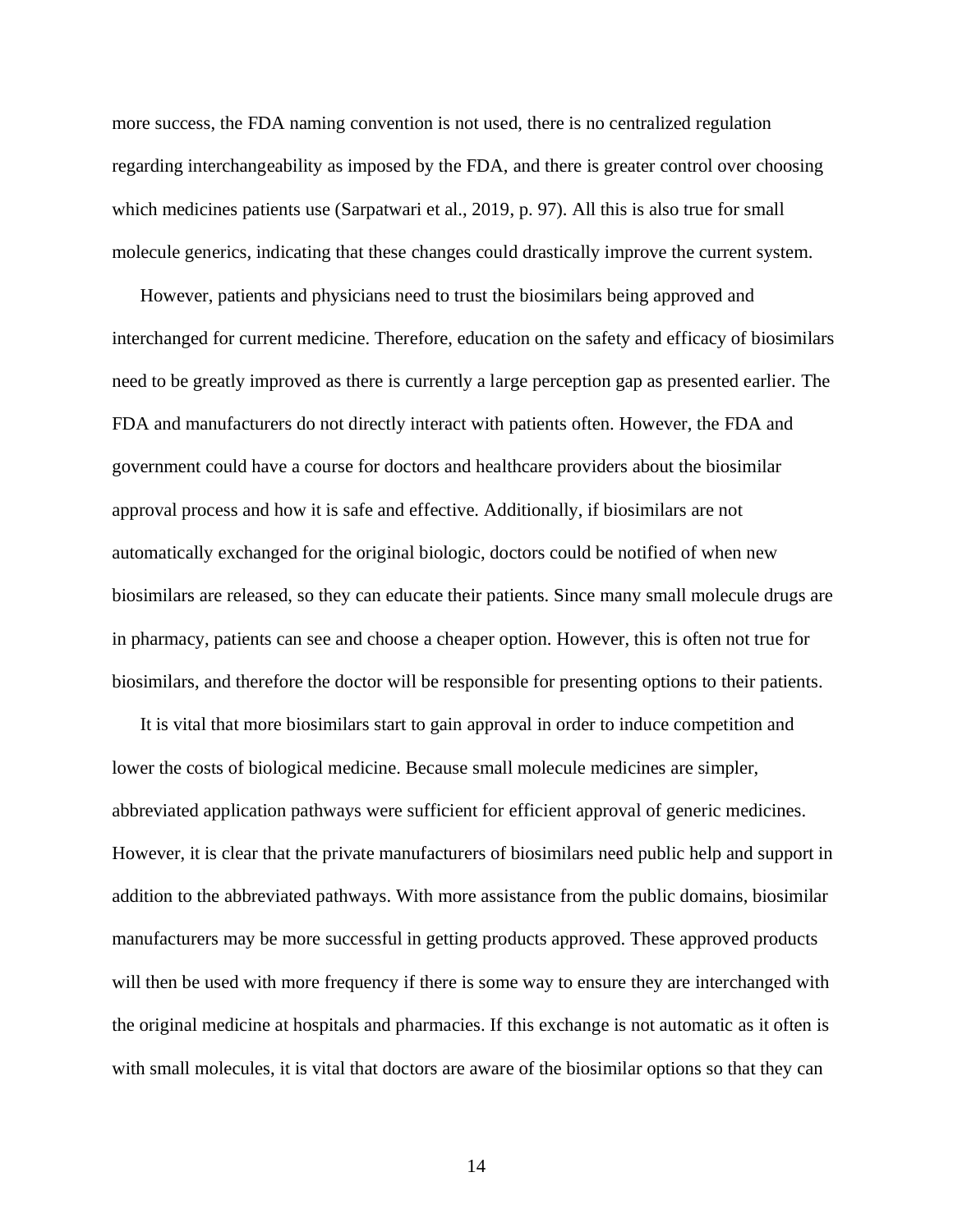offer and advertise the medicine to their patients. These results are summarized below in Figure 6.



**Figure 6.** Summary of Interactions Between Domains. Currently, the private domain is not meeting the requirements of the public domain and failing to produce affordable medicine, so the public domain needs to provide more support and regulations (created by author).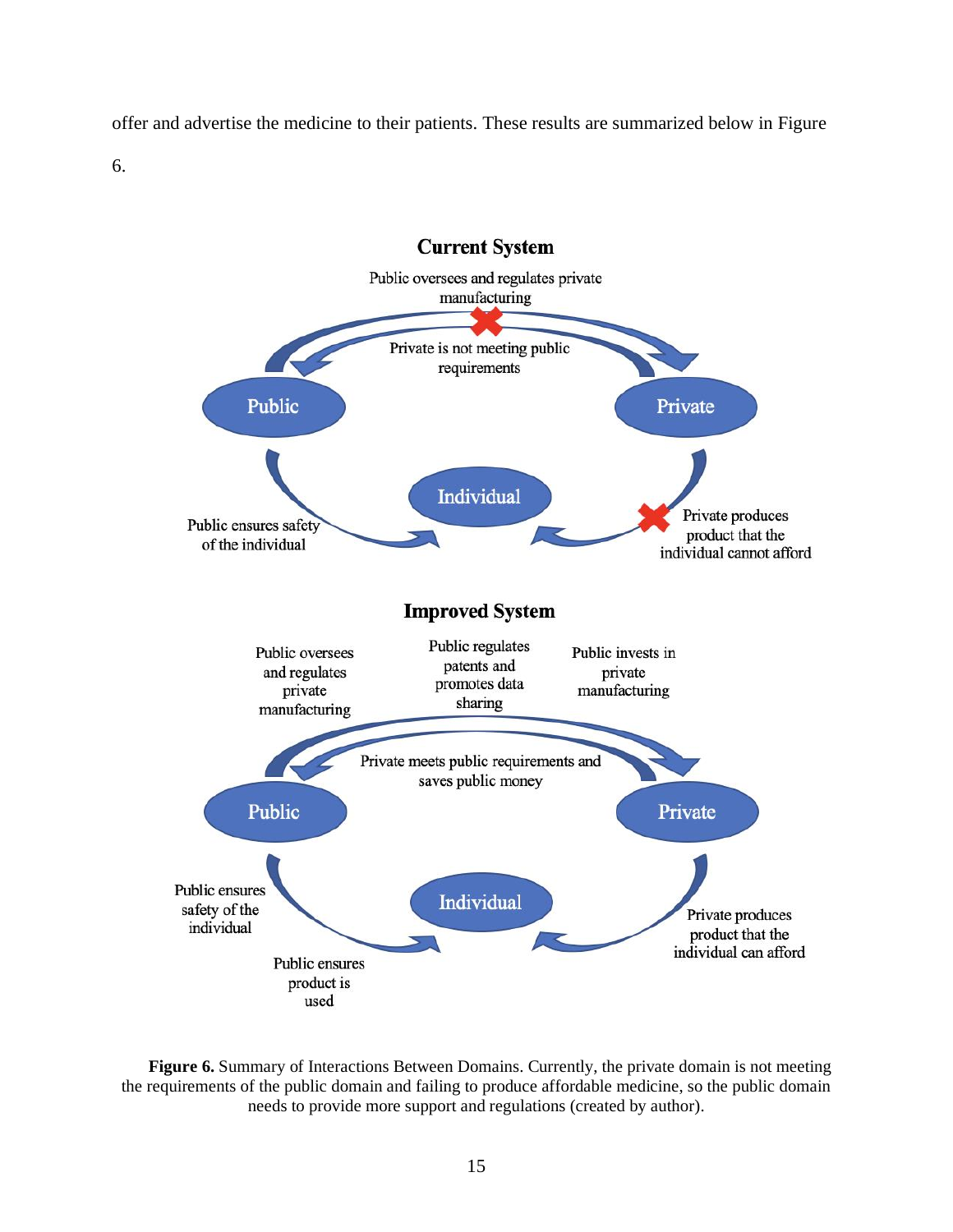### **Conclusion**

Due to the added complexity of biological medicine, biosimilars have not been as successful as small molecule generics in increasing accessibility to medicine. The main obstacles preventing success are current regulations and a lack of marketing. Therefore, the organizations responsible for these activities need to be updated to meet the needs of the newer biosimilar system. Due to the complexity of this system, Mesthene's framework on economic and political organizations is useful for evaluating the relationships and interactions between the various domains. Through this analysis, it is clear that private domains need more public support and that no one organization should be held responsible for solving these problems. However, this method was limited in evaluating how the individual can have more of an impact on the system and how the individual should best be educated.

The results of this research could be useful in providing a future direction of focus when updating regulations. Currently, the technology of biosimilars is useless, as "the actual success in drug discovery and development… should be measured not only by the magnitude of scientific breakthroughs but also by the level to which [the drugs] are affordable to patients" (Makurvet, 2021, p. 1). If this system is not improved, biosimilars will continue to be unable to significantly lower costs of medicine, preventing many patients from receiving needed treatments. As patents for many biologics are beginning to expire, there is great opportunity for the system to be improved in order to ensure the next round of lifesaving biosimilars are as successful as small molecule generics in increasing access to patients.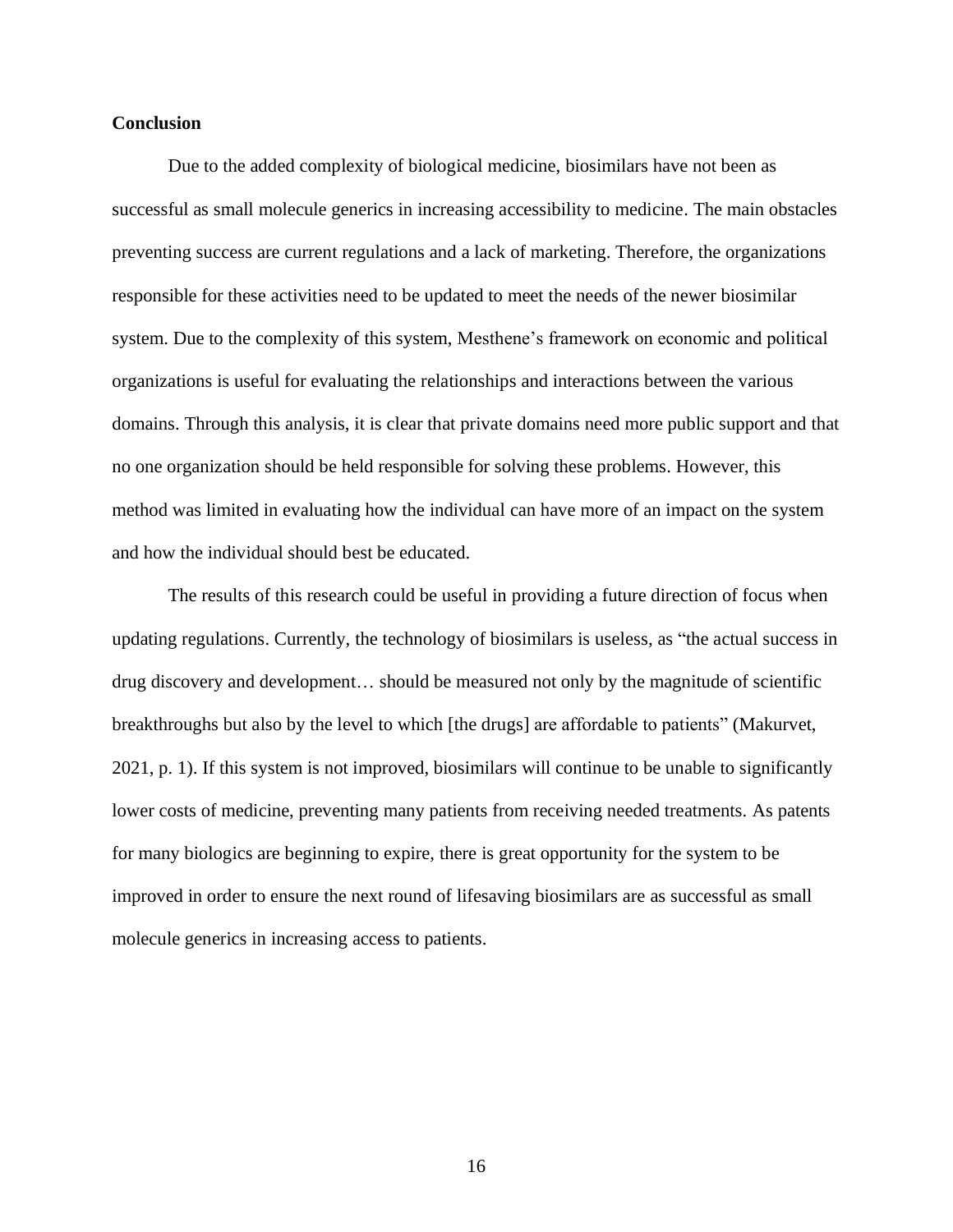# **References**

- Blackstone, E. A., & Joseph, P. F. (2013). The economics of biosimilars*. American Health & Drug Benefits*, *6*(8), 469–478. [https://www.ahdbonline.com](https://www.ahdbonline.com/)
- Drucker, P. F. (1969). Comment: Is technology predictable? *Technology and Culture*, *10*(4), 522-527.<https://doi.org/10.2307/3101571>
- Hafner, T., Walkowiak, H., Lee, D., & Aboagye-Nyame, F. (2016). Defining pharmaceutical systems strengthening: Concepts to enable measurement. *Health Policy and Planning, 32*(4), 572-584.<https://doi.org/10.1093/heapol/czw153>
- Heinrichs, M. J., & Owens, G. M. (2008). Where generics and biologics meet. *American Health & Drug Benefits*, *1*(5), 21-26. [https://www.ahdbonline.com](https://www.ahdbonline.com/)
- IQVIA Institute for Human Data Science. (2020, October). *Biosimilars in the United States 2020–2024*. [https://www.bigmoleculewatch.com/wp](https://www.bigmoleculewatch.com/wp-content/uploads/sites/2/2020/10/iqvia-institute-biosimilars-in-the-united-states.pdf)[content/uploads/sites/2/2020/10/iqvia-institute-biosimilars-in-the-united-states.pdf](https://www.bigmoleculewatch.com/wp-content/uploads/sites/2/2020/10/iqvia-institute-biosimilars-in-the-united-states.pdf)
- Jacobs, I., Singh, E., Sewell, L., Al-Sabbagh, A., & Shane, L. G. (2016). Patient attitudes and understanding about biosimilars: An international cross-sectional survey. *Patient Preference and Adherence*, *10*, 937-948.<https://doi.org/10.2147/PPA.S104891>
- Kantarjian, H., Steensma, D., Sanjuan, J. R., Elshaug, A., & Light, D. (2014). High cancer drug prices in the United States: Reasons and proposed solutions. *Journal of Oncology Practice*, *10*(4), 208–211.<https://doi.org/10.1200/JOP.2013.001351>
- Lezaun, J., & Montgomery, C. M. (2015). The pharmaceutical commons: Sharing and exclusion in global health drug development. *Science, Technology, & Human Values*, *40*(1), 3–29. <https://doi.org/10.1177/0162243914542349>
- Makurvet, F. D. (2021). Biologics vs. small molecules: Drug costs and patient access. *Medicine in Drug Discovery*, *9*, 1-8.<https://doi.org/10.1016/j.medidd.2020.100075>
- Mesthene, E. G. (1970). Technological change: Its impact on man and society*.* Harvard University Press.
- Price, W. II N., & Rai, A. K. (2015). Manufacturing barriers to biologics competition and innovation. *Iowa Law Review, 101*, 1023-1063. [https://ilr.law.uiowa.edu](https://ilr.law.uiowa.edu/)
- Raj, G. M., Priyadarshini, R., & Mathaiyan, J. (2015). Drug patents and intellectual property rights. *European Journal of Clinical Pharmacology*, *71*(4), 403–409. <https://doi.org/10.1007/s00228-015-1811-5>